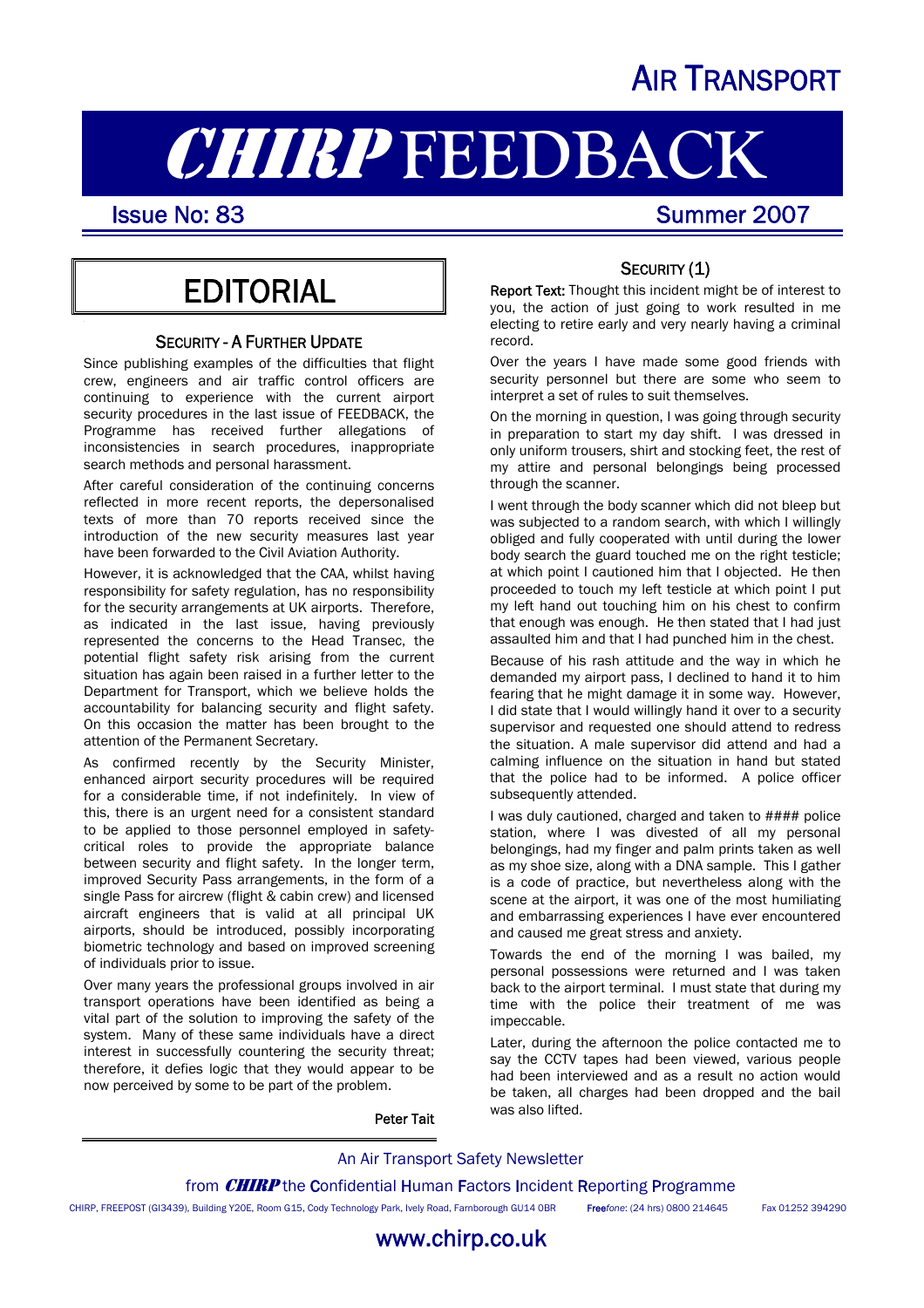Hooray for CCTV, it proved that I was telling the truth all along.

#### SECURITY (2)

Report Text: Sadly I find the need to write due to the ongoing (& deteriorating) situation regarding personnel getting airside to carry out their duties. The attitude towards ATC, Airport Fire Service & Airport Authority staff by security personnel here is at best rude, often offensive, rarely consistent and the standard of cleanliness in the checkpoint is poor.

I find myself spending the beginning of each and every shift calming down at least one member of my staff who have felt 'harassed' and, quite frankly, are not in the correct frame of mind to control upwards of 55 aircraft movements per hour.

It is a sad day when this is what Team Resource Management has become at this (and I suspect most) airports.

I only hope someone does something before it becomes a causal factor in a serious incident.

#### SECURITY (3)

Report Text: I read CHIRP # 82 with total horror, regret and resignation to the fact that I will be treated as a criminal for the rest of my working life.

All the described pilot related incidents have happened to me at one time or another to the point that passing the security point has become a threat to flight safety.

The stress is compounded by the inconsistencies in the system that were clear from the CHIRP reports.

The biggest problem is that voicing even polite disapproval with a situation results in instant threats to confiscate your airport pass and in effect would make it impossible to work for the weeks that they will take to resolve the situation and at worst destroys your career.

Apart from private legal action there is no way to effectively complain about a situation; when I did submit a complaint, the Airport Authority took four months to even acknowledge it and did nothing to address the situation.

When dealing with the Police one has certain rights and a well defined procedure if you are not treated correctly; this is not so with airport security who seem to be a law unto themselves using the knowledge that you are on a tight time schedule to ride roughshod over any rights that you might have.

The DfT have failed in their task to make flying safer, the security regime that they have put in place may have had the impression of tightening security but the way that it has been implemented has so alienated aviation professionals that "security" is now seen as at the very least an obstacle to normal daily life and at worst a bunch of jumped-up numptys on a power trip.

I was involved in an incident very much the same as that described in Report No.2 (Alleged indecent assault during personal search); the result of my complaint to the airport management was an instant dressing down from a security supervisor, whose attitude was "we can do whatever we like". My experience with security

management has resulted in me concluding that if I should be unfortunate enough to have another incident of this nature I will call the Police; at least I know where I stand when I make a complaint to them.

Good security requires every one involved to work together and most airport security departments have totally lost the trust of the airport staff. It is very sad that after thirty years in aviation I feel that the only recourse when dealing with security is to use the forces of law and order to protect my human rights.

Please keep up the good work on this issue.

**CHIRP** Comment: A final footnote: publication of these and other security reports should not be interpreted as promoting a less tolerant attitude towards personal security checks.

If you do experience difficulties of the type described, avoid any confrontation with those individuals directly concerned but report the matter as soon as practicable to your company, particularly if your ability to perform your primary duty safely might be in question.

### WHAT'S IN THIS ISSUE? Page SECURITY REPORTS Security Editorial ............................................................ 1 Security Reports ......................................................... 1/2 ENGINEER REPORTS Engineering Editorial - 2007 Survey.............................. 3 Maintenance Error Management System (MEMS) ...... 3 Maintenance Pressure................................................... 4 Pressure to Board .......................................................... 4 Cutting Costs? ................................................................ 5 More on Licence Exam Waiting Times .......................... 5 ATC REPORTS Shift Shortages............................................................... 6 CAA (SRG) ATSINS ......................................................... .6 FLIGHT CREW REPORTS Emergency Descent Procedure ..................................... 7 RTF Phraseology - Headings .......................................... 7 Late Change in Procedure ............................................. 8 Almost a Level Bust........................................................ 8 Missed Checks ............................................................... 8 Oxygen Escape Route Planning..................................... 8 In the Company's Interest? ........................................... 9 High Winds...................................................................... 9 Less Speed- More Control?..........................................10 Marshalling and Taxiing...............................................10 Smoke Hood Training ..................................................11 CABIN CREW REPORTS Communication ............................................................11 CAA (SRG) FODCOMS...................................................12 Contact CHIRP............................................................12 Change of Address .......................................................12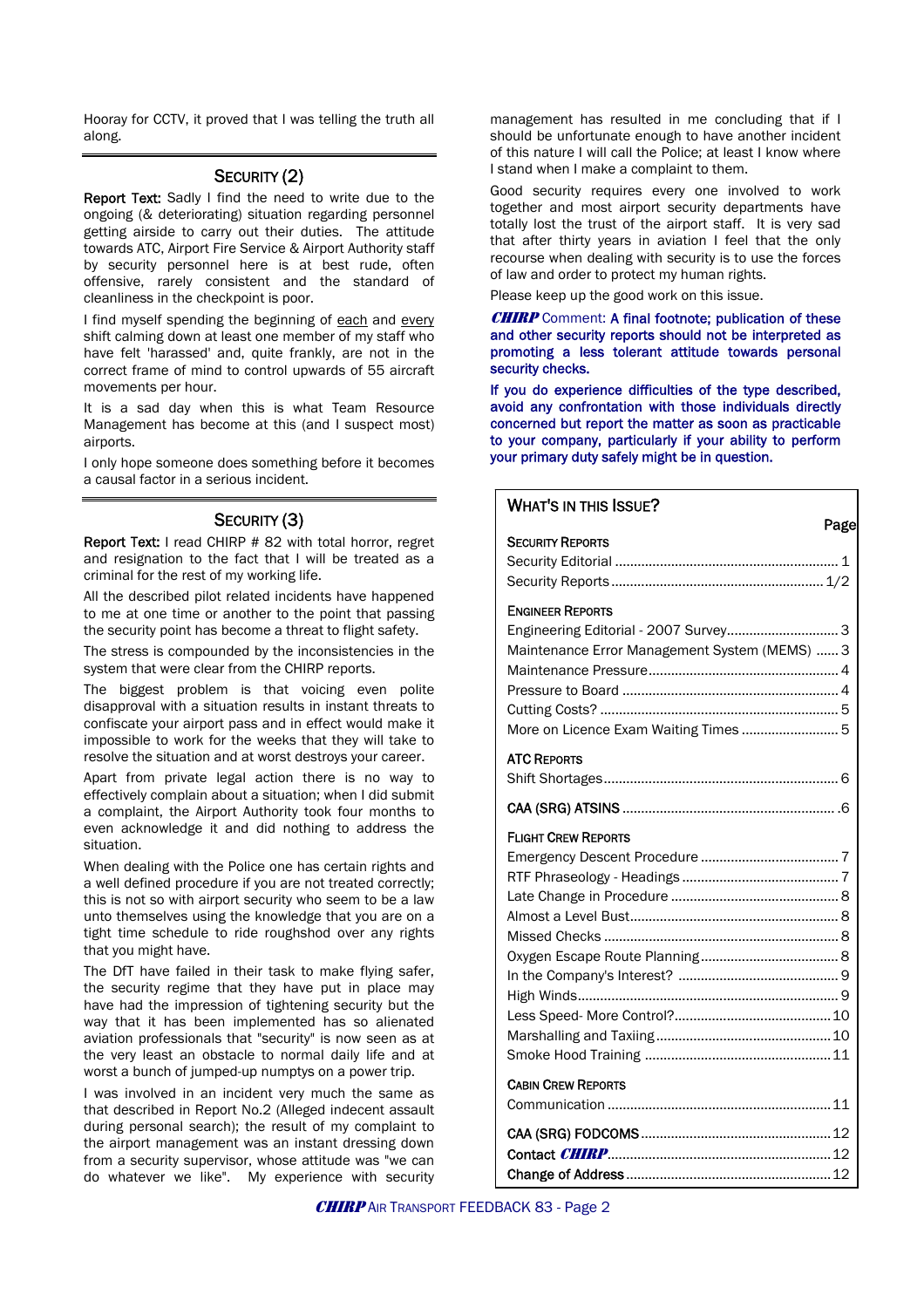#### Number of Reports Received Since the Last Issue and Report Topics:

#### Engineer - 16

Alleged Poor Maintenance Standards Security of Aircraft on Ramp Airport Security Procedures - Access Inappropriate Security Searches Inadequate Certification Procedures Possible Causes of Maintenance Errors Manpower Levels/Excessive Workload

#### $\sim\sim\sim\sim$ ATC - 5

More on Speed Control Non observance of Rule 39 Non-UK Query - Initial RTF call on departure Negative Impact of Airport Security Unauthorised Use of ATC Facilities

#### $\sim\sim\sim\sim$ Flight Crew - 75

Airport Security - Inconsistent Standards Airport Security - Inappropriate Searches Rostering Issues - Split Duties/Discretion/Scheduling ATIS Broadcasts - Interference Passenger Supervision during Refuelling Disposal of Contaminated Fuel Fumes on Flight Deck Operational Safety - Helicopter Site Compassionate Leave Policy Inadequacies in Computerised Flight Crew Information

## ENGINEERING EDITORIAL

*~~~~* 

#### 1. ENGINEERING SURVEY 2007

Firstly, thank you to all who responded and for the frank views expressed. 60% of the survey responses were submitted on-line, which indicates the way we need to go to improve the CHIRP website to make it more userfriendly. Over 90% of respondents felt that  $CHIRP$  was a helpful, independent body and stated that they found FEEDBACK a useful document, albeit requiring a higher engineering profile.

93% said they had company issued maintenance related material which was also readily available. The survey indicated that the engineering community has a wealth of experience, the majority being in the 16-40 years of service range. This indicates that there is a knowledge base which can be used in a more proactive way to improve safety.

Comments on why engineers are reluctant to raise concerns through the Programme included the following; contracted engineers not wanting to raise reports, individuals working in smaller companies feeling that they could be compromised. One respondent felt that the integrity of the  $CIIIRP$  process was open to question as the recently appointed Engineering specialist had joined **CHIRP** from a management post and thus would not be independent. In relation to these comments it is important to remember that we will take no action in relation to a report without the consent of the reporter, thus you retain control as to how any concern that you report is handled.

Other comments suggested that some **CHIRP** responses appeared negative or 'played down' a particular situation, or perhaps lacked the ability to act, perceptions that we will take on-board.

As stated earlier, the CHIRP website is currently undergoing a further upgrade. When this has been completed, a full report on the survey results will be published.

More recently, the number of reports submitted by engineers has increased, as has the range of report topics. Also, in response to some of the feedback received, the Engineering Reports section has been afforded a higher profile in this issue.

#### 2. MAINTENANCE ERROR MANAGEMENT SYSTEM (MEMS)

The MEMS database managed by **CHIRP** on behalf of the member airlines and maintenance organisations now contains over 750 reports of company MEDA investigations into maintenance errors that have been submitted by member companies.

A recent analysis of 525 disidentified maintenance reports revealed that, perhaps not surprisingly, installation errors occurred most frequently (39%). Looking at some of the solutions that were implemented as a result of a maintenance error investigation, simplification of maintenance instructions and improving access to approved data (particularly with computer based systems) were the most effective.

Poor inspection standards were indicated in 67 cases (12%), with 17 failures of an Independent Inspection identified.

In most cases, companies elected to raise awareness among engineers to such problems and solutions through Continuation Training and/or briefings that are given, typically at a shift level.

From the data it was identified that the highest frequency of error occurred on engines (122 reports), with flight controls (75 reports) and landing gear (68 reports) the next most frequent categories.

Errors are never intended, but the thought that 'it'll be alright' is sometimes at the back of our minds. What happens if it is not right? - do we actually consider the possible consequences?

The perception of a lack of discipline associated with the 'modern culture' has been suggested as a possible cause for some individuals' more relaxed approach to safety consciousness. This leads to the question of what is acceptable behaviour towards the job and other people at work. Also, have some of us become too complacent, driven particularly by the reliability levels of modern equipment?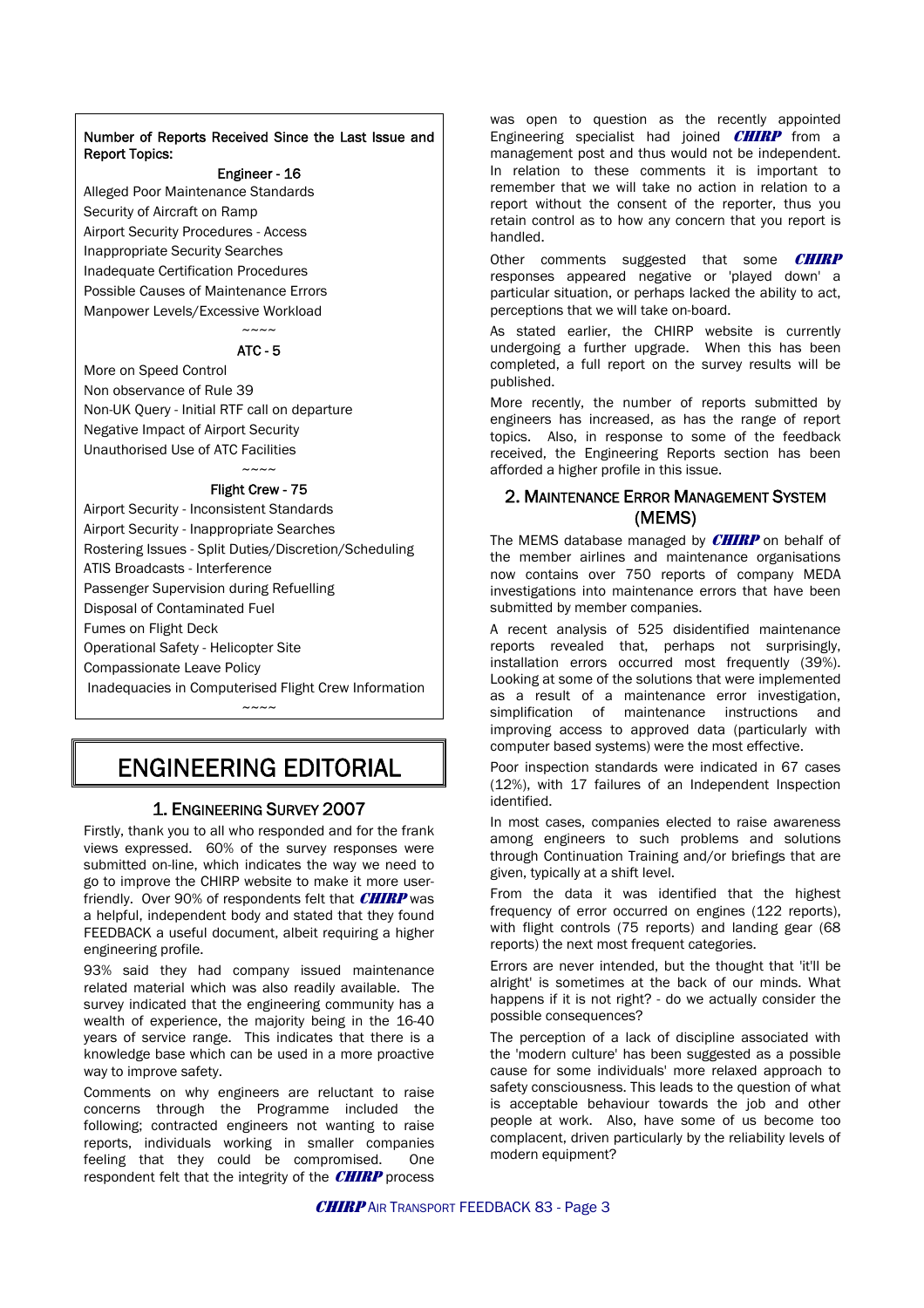A good safety culture requires involvement and commitment at all levels in an organisation, together with a recognition of individual responsibilities and accountabilities. Maintenance is a practical world that requires a pragmatic approach; we can all learn a lesson or two, but we need to communicate with each other!

#### Mick Skinner



#### MAINTENANCE PRESSURE

Report Text: I work for a maintenance provider at a UK airport, mainly for one customer. In the recent past, heavy maintenance checks have taken longer and longer to complete, partly due to lack of spare parts/support, but mainly due to the poor state of repair of the company operated aircraft.

I have just been informed that a senior manager has been fired for informing the customer that repair times and costs have spiralled out of control due to their poor maintenance.

Well, nothing the CAA can do about that, as in my view the situation can only get worse, particularly if the repair agency is bullied into pretending all is well.

I cannot comment further without running the risk of falling foul of the law. Its up to you guys; the passengers are at risk if aircraft are not maintained correctly.

**CHIRP** Comment: The matter was referred to the CAA who elected to conduct a review of the maintenance policies between the operator and the maintenance provider.

#### PRESSURE TO BOARD

Report Text: The Company has a new policy to automatically board an aircraft 40 minutes before departure. When I say board, what actually happens is passengers enter the air bridge regardless of the state of the aircraft e.g. cleaned, catered, security checked or serviceable. They are held outside of the door until the Captain or Engineer gives authorisation to allow them onto the aircraft.

Today I witnessed rushed, although as far as I could see, complete and satisfactory security checks by the crew because they could see passengers waiting just outside of the aircraft door. The crew boarding at the door appeared to be new to the airline, as the cabin manager was dealing with catering at the front; the assistant cabin manager was 30 rows away. I could clearly see that they were giving signs of being under pressure because they could see passengers waiting.

I had just finished sorting out a problem with portable oxygen, and had to go to the stores to replace an extension seatbelt; the toilet servicing chap had just informed me about a problem servicing one of the toilets. Although these were minor defects, they could have been of a greater significance to the serviceability of the aircraft. If they had been, I would have been under greater pressure.

My job entails working under pressure, but to see passengers standing in front of you as a matter of routine, every day when you have a problem, before you enter into fault-finding, is a human factor that I have not ever worked with.

Prior to the new policy, if I had an engineering problem that might have affected the on-time departure of the aircraft, I would inform Maintenance Control of the problem, but also speak to a ground representative who, liaising with our handling agent, could hold the passengers at the gate. The ground representatives have been removed under the new arrangements. I still inform Maintenance Control, but to effectively stop boarding, many phone calls have to be made, where previously, I could just speak to a colleague standing next to me; today, I cannot do this.

These changes take my mind off of delivering a serviceable aircraft. I hope I will still deliver a serviceable aircraft, but I now have a level of distraction that I did not have before

**CHIRP** Comment: The competitive commercial environment and the need for operators to achieve an on-time departure can generate pressures, real or perceived, on key personnel involved in the dispatch of aircraft. The drive to reduce costs also leads to changes in established practices/manning, which can have an unintended affect. In this particular case,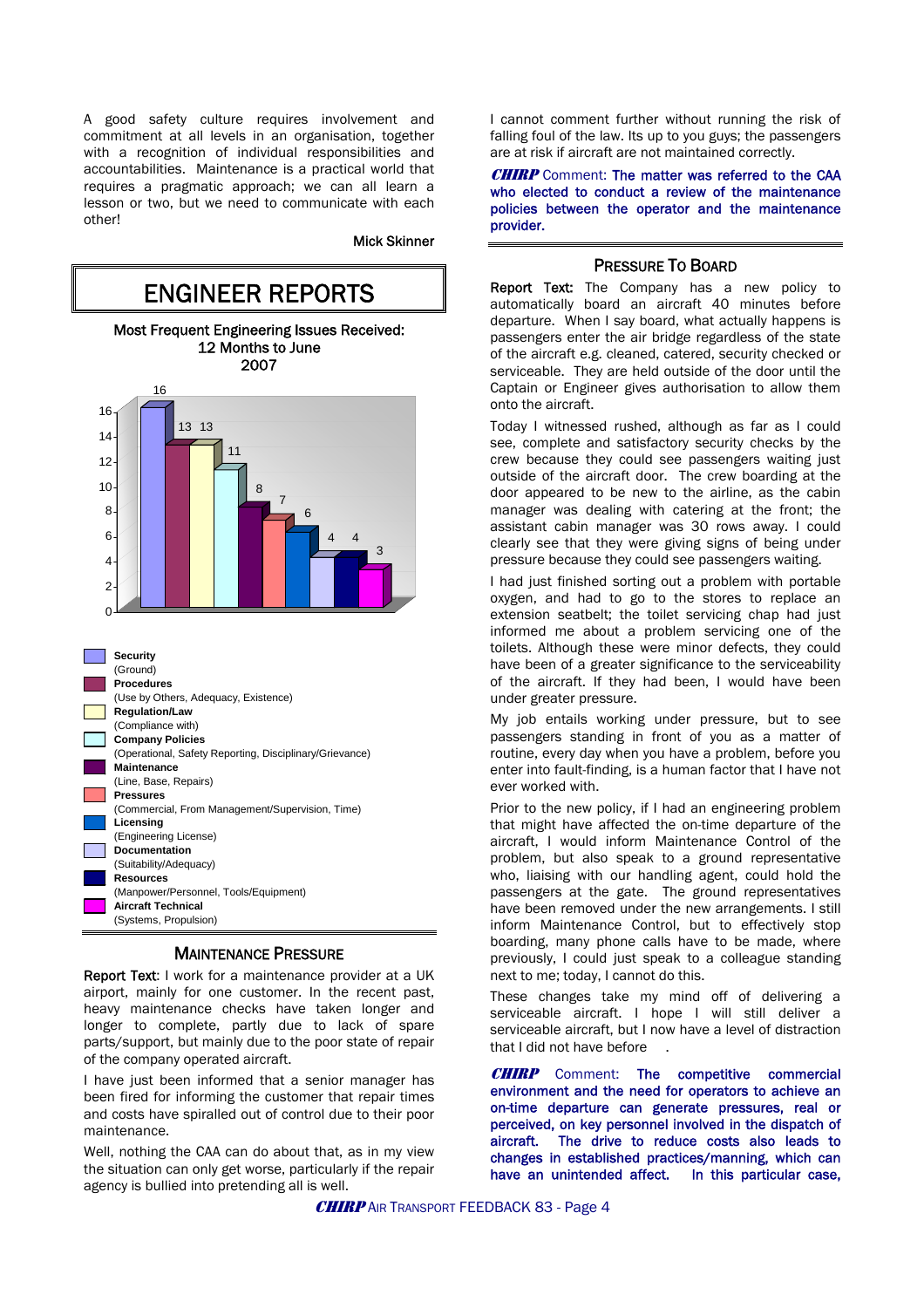organisational changes also appear to have had an adverse effect on the operating procedures during the transition.

Becoming distracted is not difficult in such a situation; this is when errors can occur and it's not always easy to stay focused on the objective - providing a safe and serviceable aircraft.

The effect of the changes in this and several other similar cases reported was represented, in general terms, to the CAA, who are monitoring the effect of these organisational changes.

#### CUTTING COSTS?

Report Text: I started with the maintenance organisation earlier in the year as a licensed aircraft engineer and during my employment I found that the company did not comply with a specific 500hrs engine ignition system inspection covered by a Service Bulletin, it was also identified in a special inspection in the maintenance manual.

I explained to the manager how important it is to comply with 500hrs inspections and the reply I got was that the service bulletin is not mandatory and they will only change the component if it causes problems. I advised that failing to comply with 500hrs inspection could lead to engine failure as a result.

I was asked by the manager to provide evidence which proves that the ignition test should be conducted at the required RPM and I gave him a copy of the service instruction which states how all engines of the type should have the ignition test conducted. I was instructed by the manager and supervisor not to conduct the test at the stated RPM, but I refused to do so.

I advised the supervisor that I needed to gain access to the component file in the computer in order to know the life limit for each component and I was refused access.

I was told that only the chief engineer is allowed access to the computer, which I regard as completely unacceptable. I feel that as a licensed aircraft engineer I am entitled to gain access to the information as it is part of my duty.

I have terminated my employment with the organisation as I believe the company has a poor approach to maintenance.

**CHIRP** Comment: The report was referred to the CAA who subsequently confirmed that the matter was being investigated. It is understood that a number of findings were raised regarding the technical aspects of the case; these are being discussed between the organisation and the Authority.

A key issue arising from this report is that if the decision is taken to conduct a maintenance task then the manufacturers approved data should be followed, including any specified test programme.

#### MORE ON LICENCE EXAM WAITING TIMES

Report Text: I am a Senior Licensed Engineer in the East Midlands of UK. I must take issue with you regarding your, and the CAA's, response to the Report in CHIRP FEEDBACK 82 on the subject of Exam Waiting Times for Part-66 Modules at CAA Examination Centres.

I feel your previous correspondents report may have been diluted by its focus on the LGW Examination Centre and the attendance of foreign candidates. I would certainly expect that all candidates, from whatever background and nationality, receive equal treatment. No profession on the planet has a greater national/ethnic mix and that is one of our greatest strengths; wherever we finish up working.

I would also support the contention that a CAA-EASA Licence should be earned through the highest standards of objective examination and assessment.

I think the point being missed is the sheer, inexcusable, failure of the CAA examination network to cope with demand, particularly since the closure of the Silsoe Centre at the end of 2006.

A number of my employees are at various stages of qualification for B1 or B2 licences and are now faced with a 280 mile round trip and overnight stay at Manchester or Oxford. This would be tolerable if they could get bookings! A year ago it was sometimes possible to book within a month of a date. However, one of my guys applied at the beginning of March 07 for an exam in May; we are now in May but he still hasn't had confirmation for May, June or any other date, and the lack of an exam places is compounded by the lack of communication. (Your readers will not be surprised to learn that his examination fee was extracted within a fortnight).

This makes a shambles of his study regime, and he is not alone. The recommendation of setting out a plan is laughable; OF COURSE WE SET OUT A PLAN, but this has to be amended to accommodate work, domestic issues and re-sits. If we all start booking 3-months early all that will happen is that those dates will also dry-up. The simple truth is that THERE ARE NOT ENOUGH EXAMINATION PLACES.

The proposal to extend the current timescale from 5 to 7 years is a way of working around the problem, but can't we just fix the problem instead?

Why don't we have more examination centres, perhaps making more use of provincial colleges and universities? The concentration of CAA centres in the West of Scotland, Northwest England and the Thames Basin is restrictive in geographic terms as well as the sheer number of places. I suppose I'm a bit naïve, but to run an additional exam centre don't you just need an invigilator, a big room with desks, and a bank account for your cheque? If that's too difficult for the CAA, perhaps someone else should be organizing it.

**CHIRP** Comment: The CAA Licensing Department was able to respond by suggesting that additional examination capacity is available through CAA approved Part 147 basic training organisations, which are able to offer external candidates exam places.

A full list of the nine approved facilities is available in CAA Document No. 70, version 28, which can be accessed via the CAA website.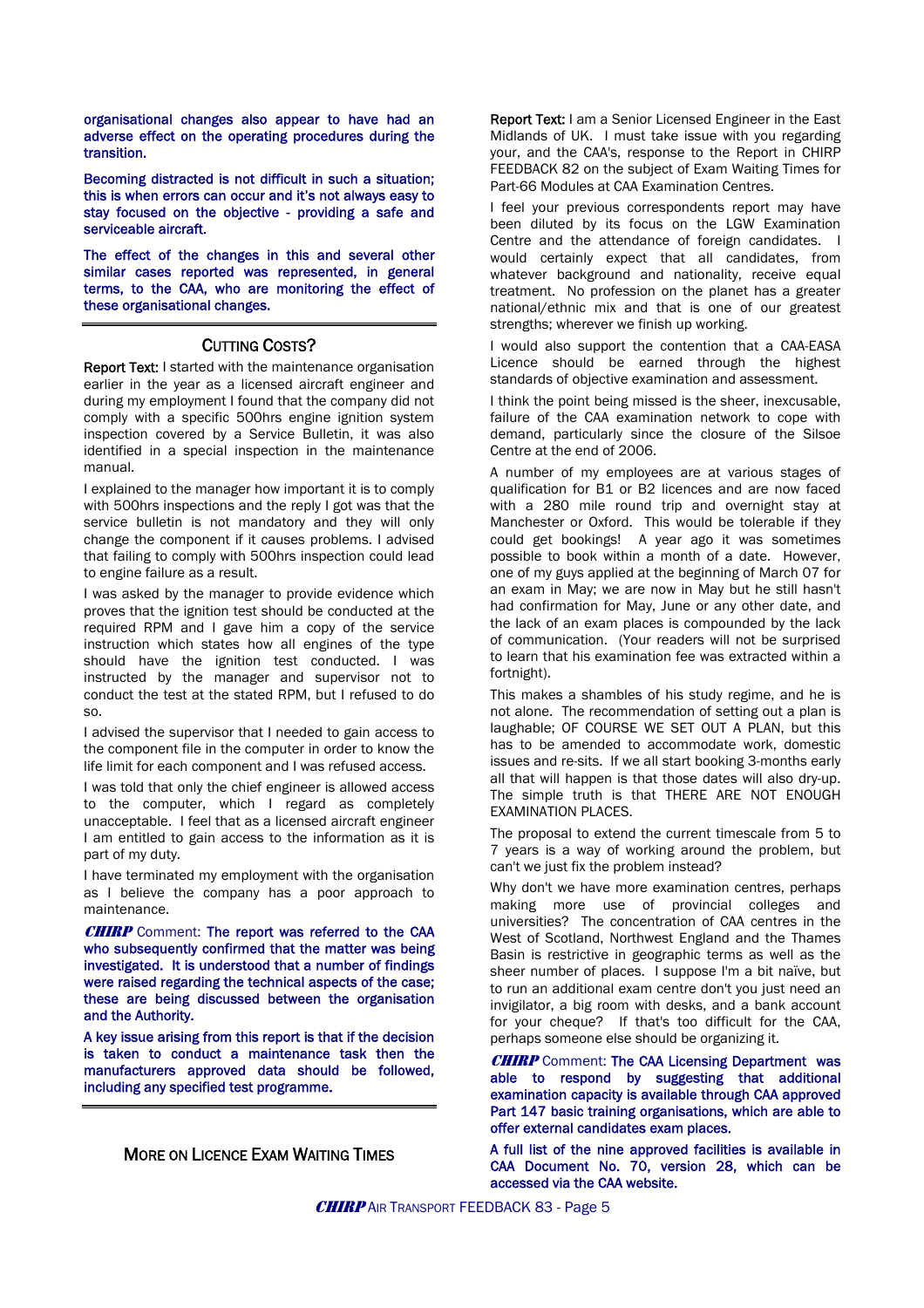However, there are two points to consider; the CAA will only allow the organisation to conduct exams within the scope of their approval and the organisation will normally give priority to their own staff before considering external applicants.

Mindful of providing more exam capacity, the CAA has increased the number of dates available at the Gatwick centre.



#### SHIFT SHORTAGES

Report Text: On a recent set of night shifts, operating with AAA/BBB sectors combined and CCC/DDD sectors combined we were short-staffed. As far as we understand the absolute minimum manning for night shifts should be 3 ATCOs for one sector group and 4 ATCOs for the other sector group. The staffing on this occasion dropped from 7 to 6 when one ATCO went sick (this was still in plenty of time for us to find a replacement but no-one was rostered so we had to continue with 6 staff).

Unfortunately, on a subsequent night shift another controller also went sick - leaving us 2 ATCOs short. It was only by luck that the Local Area Supervisor (LAS) that night held the relevant validations. The LAS stepped in to help out - although he also had his LAS duties to carry out.

Another problem was that there was only one ATCO due to start at 5.30am and because of a recent resectorisation and training this controller only held a BBB sector validation. (The system should ensure that ATCOs starting at 5.30am have validations which complement the night shift staff). This meant if we needed to split CCC and DDD sectors we had to 'borrow' the Watch Supervisor to work on DDD - while the LAS was still on AAA/BBB; this situation would leave only one LAS responsible for the whole ops room and acting as Watch Supervisor. This time the sectors split until the morning shift staff arrived at 6.30am. Not a very satisfactory way to run a professional, safety-oriented operation.

The minimum of 7 ATCOs per night shift is already cutting staffing far too tight - there is no flexibility to allow for incidents, sickness or other unexpected occurrences - or even to allow for sectors to be split.

The sectors are generally busier much earlier and much later in the day. Night shift staff are dealing with far more traffic, with fewer controllers and shorter less frequent rest periods leading to higher levels of fatigue.

The minimum number of staff should be 4 per sector group each night. The above scenario is the worst I have seen but I know that night shifts are also frequently run with only 6 controllers in total on other Watches. Various e-mails have been sent to management concerning this problem but so far nothing has been resolved.

CHIRP Comment: With the reporter's consent, the concerns about staffing levels were forwarded to the ATS provider, who had also received a number of similar representations directly, as noted by the reporter.

The management elected to adopt a minimum night shift manning of 4 ATCOs per sector group pending a more detailed review. Subsequently, after reviewing the issue with staff, the minimum night shift manning is to be retained at 4 per sector group throughout the summer.

A further review is planned for October to determine the night shift manning levels throughout the winter period.

## CAA (SRG) ATSINS

The following CAA (SRG) ATS Standards Department ATSINS have been issued since April 2007: **Number 102 - Issued 17 April 2007**  Communication with Air Traffic Standards Department About ATSINS **Number 103 - Issued 24 April 2007 - Superseded**  Change to All UK Altimeter Setting Procedures **Number 104 - Issued 30 April 2007**  Change to UK Altimeter Setting Procedures **Number 105 -** Single European Sky (SES) - The Interoperability Regulation **Number 106 - Issued 17 May 2007**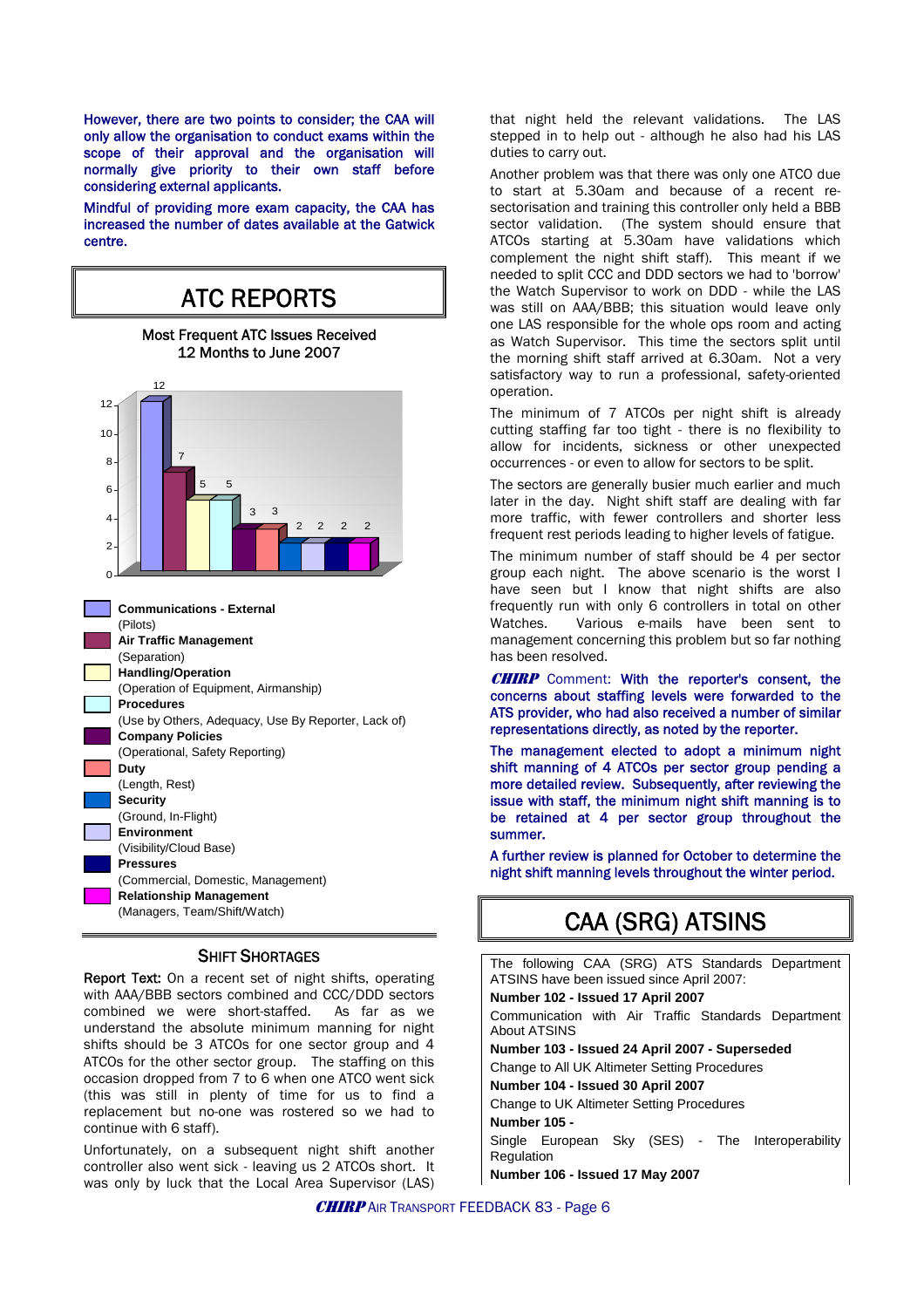Procedures for Verbal Co0ordination Between Air Traffic Services Personnel

**Number 107 - Issued 25 June 2007**

Deemed Separations : MATS Part 2

**Number 108 - Issued 4 July 2007**

Introduction of RNAV (GNSS) Instrument Approach Procedures

**Number 109 - Issued 12 July 2007**

Display Technology

CAA (SRG) ATS Information Notices are published on the CAA (SRG) website -

[www.caa.co.uk/default.aspx?categoryid=33](http://www.caa.co.uk/default.aspx?categoryid=33) and click on the link 'Search for a CAA Publication'

## FLIGHT CREW REPORTS

Most Frequent Flight Crew Issues Received: 12 Months to June 2007





#### EMERGENCY DESCENT PROCEDURE

Report Text: During many years of flying the vexed question of what the pilot should do in an Emergency Descent - whether to turn off the centre of the airway or not - has never been resolved. Each instructor seems to have his own point of view; most of them seem to know an Air Traffic Controller who has his own (differing) advice.

The latest I have heard from an instructor is that ATC would rather you kept present heading and allowed them to turn other aircraft away from you. With GPS navigation so accurate now that aircraft are exactly in the centre of airways, and with emergency rates of descent in the order of 6,000 feet per minute, it seems to me that ATC (and the crews of the other aeroplanes) would have to be pretty quick. Others, sensibly to me, advocate a small turn, in the order of 20-30 degrees to at least give yourself a fighting chance of avoiding a collision.

So what would our ATC colleagues prefer? And also would they like us to set 7700 straightaway on our transponders?

**CHIRP** Comment: The reporter's query was passed to NATS. In the specific case of an emergency descent being required in the UK en route structure, the advice received from NATS is to squawk Code 7700 immediately and descend MAINTAINING TRACK until otherwise instructed by ATC.

The rationale for this procedure is that NATS en route radar displays have the capability to retain the aircraft identifier on selection of Code 7700 heading. Also, the Code 7700 squawk is automatically made visible to other NATS en route controllers in those areas where the airspace is sectorised vertically.

As a reminder, when operating with a non-NATS ATS unit, make the initial emergency RTF call on the frequency in use and maintain the assigned transponder code, if other than the Conspicuity Code 7000, until instructed to squawk Mode 7700 by ATC.

As the above advice does not appear to be currently promulgated, the matter has been referred to the CAA

#### RTF PHRASEOLOGY - HEADINGS

Report Text: I wish to offer some feedback on the relatively new UK policy of using the word "degrees" in respect of a heading ending in 0 (to differentiate from flight levels). This seems a good idea, but is not being well adhered to. A significant proportion of Air Traffic Controllers add "degrees" after all heading instructions, including those that end in 5, and pilots are picking up this bad habit.

It difficult as a Training Captain to endorse the correct policy as laid down in CAP 413 (and the very good supplement that now accompanies it), when its general use is poor.

Please can we either have an education programme to follow the current guidelines correctly, or change the guidelines to say "degrees" after all headings!

**CHIRP** Comment: The addition of the word "degrees" in the manner described was a NATS initiative to reduce one area of communication error. It is understood that NATS proposed the addition of the word "degrees" to all headings as the best human factors solution, but this proposal was not accepted by the CAA RTF Phraseology Working Group.

It is understandable that some ATCOs experience difficulty in using the word with only some heading instructions and thus default to the safe option of adding the term to all heading instructions.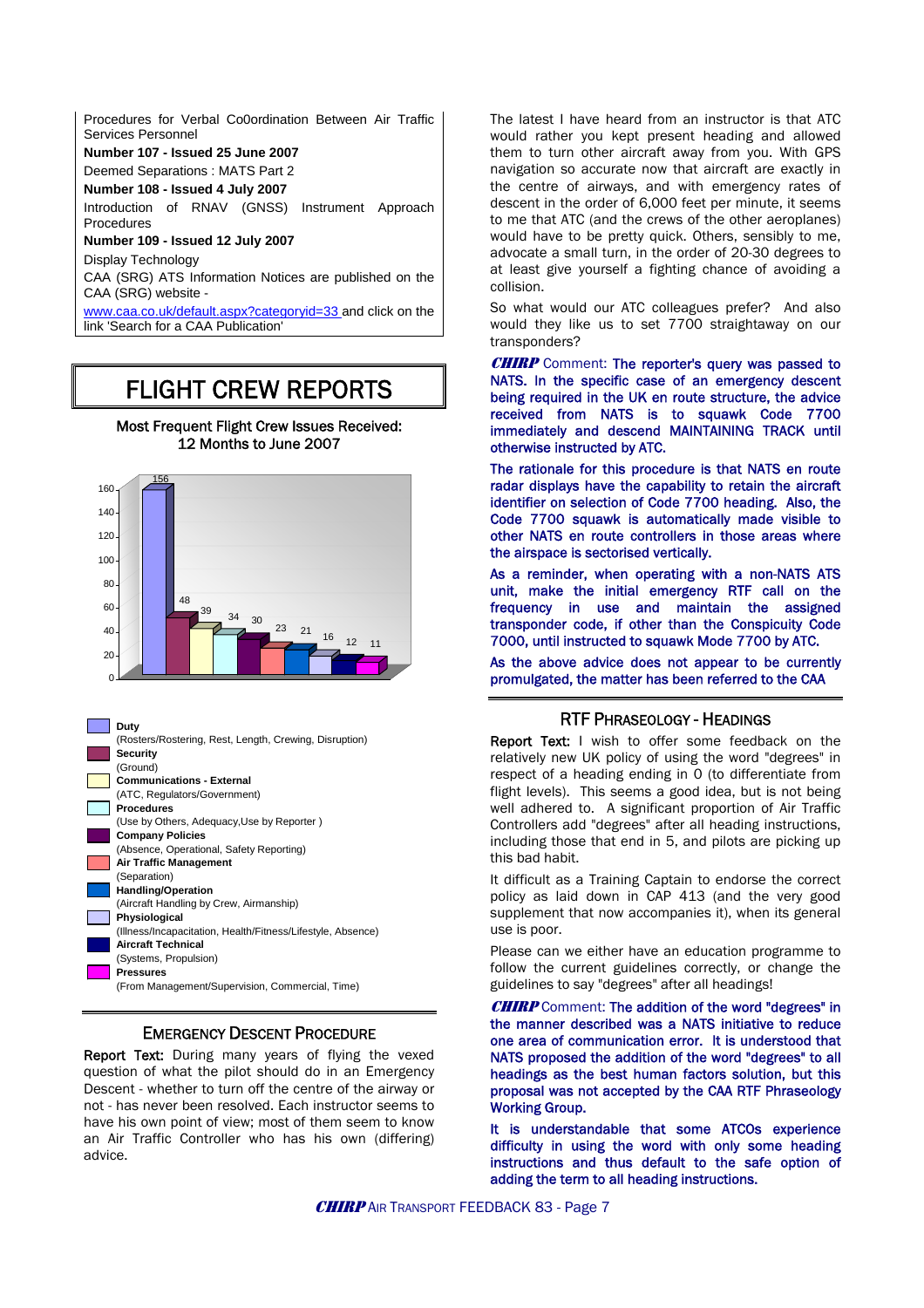If the addition of the word "degrees" can be shown to have been effective in reducing communication error and a significant number of controllers have elected to add the word to all heading instructions, as this report suggests, the NATS proposal merits re-consideration.

#### LATE CHANGE IN PROCEDURE

Report Text: The First Officer (F/O) was acting as Pilot Not Flying (PNF) on his first flight of line training. An experienced F/O was acting as safety pilot on jump seat. This was 2nd sector of a long day returning to a UK regional airport. Nearing the final approach point we were advised to expect a VOR DME approach, as the glidepath had failed. I commenced descent on the procedure at 12.3nm on the ### DME. This is 2.0nm early, as the correct descent point is 10.3nm. The mistake was picked up quickly by the safety pilot and corrections were made to rejoin the notional glide path. I believe the causes of my error were a combination of:

a. lack of flying currency, having been heavily involved in simulator training in recent months

b. A high workload, late change of approach type and uncharacteristically poor radar vectoring with the PNF working at capacity on a complex new type

c. Primarily, the poor approach chart presentation, which shows 12.3nm on the plan as the start of the procedure turn, but repeats the number, unnecessarily, on the vertical profile.

**CHIRP** Comment: This incident is a good example of how a late change in a procedure, issued at a time when the flight crew workload is high, combined with a lack of clarity in the published information can lead to a breakdown in CRM and an experienced pilot making a simple but significant error. On this occasion, the safety pilot performed his intended role.

The reporter's comment on chart presentation has been passed to the chart manufacturer.

#### ALMOST A LEVEL BUST

Report Text: Whilst I received a cabin secure call from the In Charge Cabin Crew Member, therefore not listening on the ATC frequency, the Captain received a further descent clearance with a speed control instruction. When I resumed radio duties the Captain updated me on our clearance, "FL90 with speed control" (230Kts, I think).

Descending through FL200 we received a clearance, "Descend to FL150". Slightly surprised by this I read back, "Stop descent FL150." ATC replied, "You were cleared FL190 and now cleared FL150." I read back, "Descending FL150."

Obviously, we came very close to a level bust (possibly less than 20 seconds) had ATC not issued us a further descent when they did. Whatever level the controller had cleared us initially, the Captain explained to me that in his initial readback he read back "FL90" and asked ATC to repeat the speed instruction. ATC repeated the speed instruction, to which the Captain read back the entire clearance again, "FL90, speed 230Kts". The controller therefore missed two opportunities to detect a readback error. The first readback error may have been missed because the Captain's request for speed clarification distracted the controller. Unfortunately the second opportunity was also missed. We were subsequently held at FL150 due outbound traffic crossing below.

An additional point was that ATC communicated in Spanish with the outbound aircraft; therefore our situational awareness had no chance of alerting us to its significance. When the traffic below was clear, we were instructed to descend FL90.

**CHIRP** Comment: This report is a further reminder of the reduction in situational awareness that can occur when more than one language is used for ATC RTF instructions.

The reporter notes that the Captain stated that he read back the ATC instruction incorrectly; however, it is relevant to note that approximately one in three level busts result from an incorrect action following a correct readback.

If the readback was incorrect, the ability of an air traffic controller to detect and correct a wrong readback should not be assumed, particularly when the ATCO's first language is not English. The SOP adopted by many UK operators, which requires both pilots to maintain a continuing listening watch on the ATC frequency throughout the descent and approach, offers the best defence against an incident such as this.

#### MISSED CHECKS

Report Text: On turn-around at a Southern European destination after a sector on which I was the Pilot Flying, I noted that although the standby altimeter read 1014mb, the Captain's and my altimeters both read 1013mb. I realised that we must have neglected to run the Approach checklist, thus the navigation aids were not 'idented' or checked, the QNH was not set or the altimeters checked!)

I can only imagine that as we were cleared to an altitude and passed the airfield QNH we were immediately distracted. The distraction may have been related to the less than straightforward ATC service that we received. We were cleared for the VOR DME ILS DME approach onto the northerly runway but were held high over the beacon; I imagine I was distracted with recalculating my descent profile and missed the checks.

A lesson learned by me - check and check again! I'm glad the QNH was just 1014.

#### OXYGEN ESCAPE ROUTE PLANNING

Report Text: I would like to draw your attention to a situation regarding a sub-contract that my company is doing.

We have been operating regular long-haul sub-charter flights for several months, the routing for which takes us over mountainous terrain in Iran, which requires the use of Oxygen Escape Routes (OERs) in the event we have a rapid decompression that necessitates an immediate descent.

When the company commenced operations on this route, enquiries were made about the Escape Routes.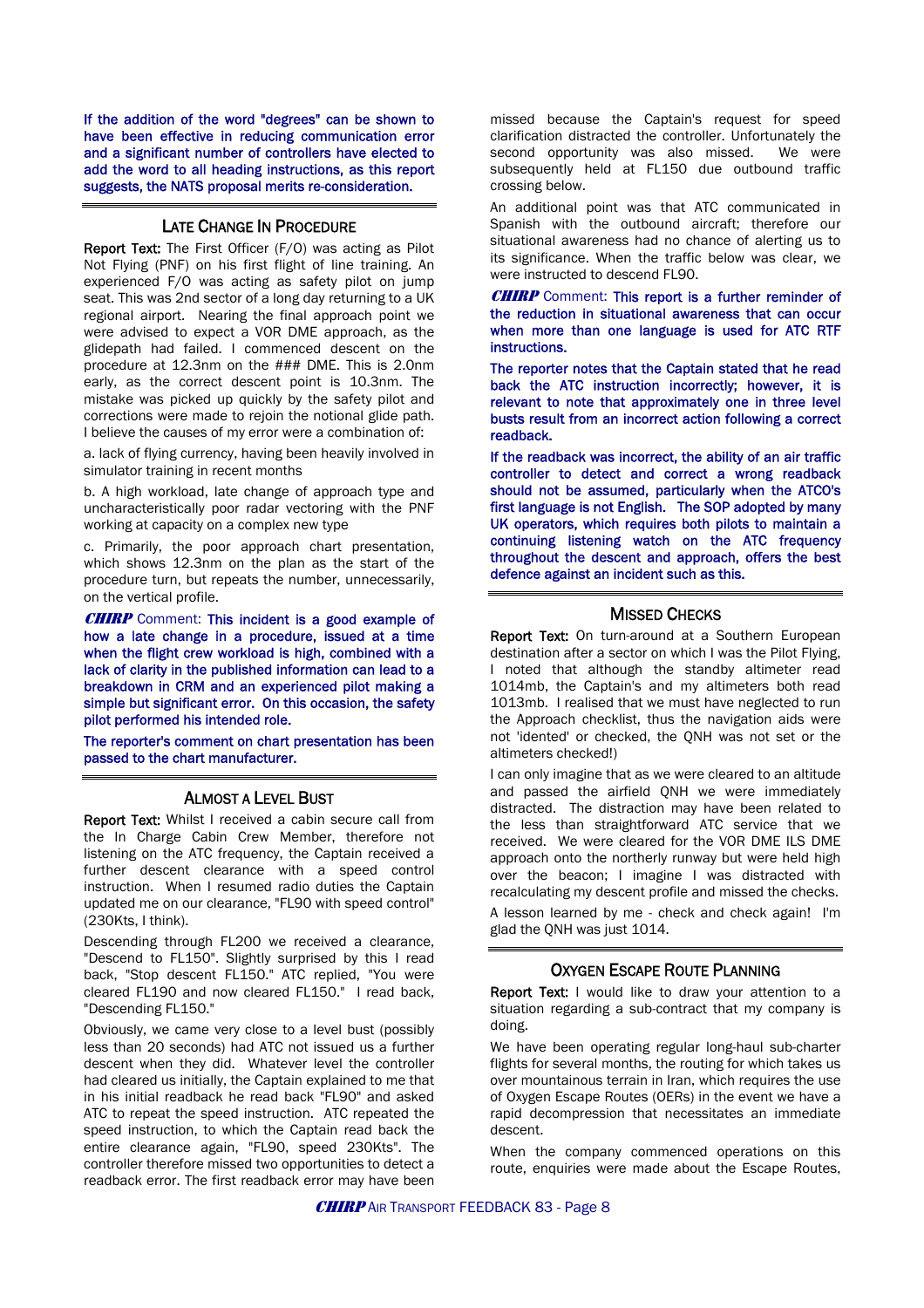the company stated that there were none; however the company was working on them.

Eventually, as a result of pressure from crews about operating the flight without this critical information, unofficial copies of the Escape Routes that were being compiled were provided, but crews were advised that these were not yet company official documents.

These flights have been operated on this basis for several months and still the OER's have not been published. This is unacceptable and we feel very uncomfortable operating in an environment where we are not supplied with the tools that we need to operate safely. The aircraft that the company was using on this route has now been changed; therefore the photocopied OERs that we were using are now no longer available. This situation is a serious safety issue and must not continue.

**CHIRP** Comment: The provision of Oxygen Escape Routes information when overflying areas where the minimum en route safe altitude is such that the aircraft is unable to descend to and transit at 10,000ft following a decompression event is a planning requirement. It is the operator's responsibility to ensure that the OER requirements can be met on the planned routing and the aircraft commander's responsibility to ensure that OER information is available on routes where this is required

In some aircraft types the emergency oxygen on-board provision may be such as to require the aircraft to reroute to avoid areas of extensive high ground. There is anecdotal evidence to suggest that some short-term/ad hoc long-haul charter flights are operated without consideration of the OER requirements or provision of OER information.

This matter has been brought to the attention the CAA (SRG) Flight Operations Inspectorate.

#### IN THE COMPANY'S INTEREST?

Report Text: A recent experience has made me feel that I have unwittingly compromised safety in favour of commercial priority. I was recently asked if we could operate an additional sector as there were crew shortages at one of our outstations. The originally planned sectors were to be our last two of the day and our base airfield, our final destination, officially closed at 21:00 Hrs.

The problem arose when getting ready for departure from ###; I realized I was not in possession of a current Runway Analysis Chart. All Runway Analysis Charts were removed from the aircraft 2-3 yrs ago on the grounds of cost. We were required to download the required charts from our intranet site in the crew room. If you were stuck, you could obtain them from a crew room if there was a company base there or you could request the company to fax a copy to you.

Both these options were open to me at ### but I fell into the trap of deciding to get back to base before we incurred an Airport Extension Charge for remaining open after 21;00Hrs; we arrived at 20:55Hrs. The Runway Analysis Chart that I elected to use was for our base airfield on the grounds that the runway was shorter, the obstacle which determines the MSA was actually behind us at the threshold of the runway in use and after takeoff from ### our departure routing was straight out over the sea and so no obstacles were ahead of us.

However, with hindsight, accepting this has serious implications, I made enquiries with the company management why there were still no Runway Analysis Charts on the a/c when the company had issued a NOTAC in the first half of last year stating that the charts would be reintroduced on the a/c and also they are already on several other fleets. I have been told that we should be moving towards Electronic Flight Bags, but this will not happen for 18 months or so and that the company does not have the resources to reinstate these charts on my fleet; thus the present situation will stand. I was also politely reminded that it is the commander's responsibility to ensure that he has all the necessary documentation with him before he departs.

Should a situation like this arise again I will accept the Airport extension, but I don't think I or any other crew should be put into this situation and all documentation should be on the a/c.

**CHIRP** Comment: It is one of the aircraft commander's responsibilities to ensure that all required documentation is on board prior to departing. Whilst the provision of Runway Analysis Charts on board would have facilitated an on-time departure, in view of the company policy not to provide this information, the correct course of action would have been to have delayed the departure and obtain the correct chart or, alternatively, seek company approval to use an appropriate alternate chart with similar runway/obstacle information.

#### HIGH WINDS

Report Text: Recently, I was operating a delayed flight into a UK regional airport where the forecast wind was given as being virtually down the runway 30-35kts gusting up to 48kts.

On contacting the handling agent whilst in the descent, I was informed that they would be unable to get steps to the aircraft until the persistent gusts dropped, as the excessive wind could cause damage to structures and injury to passengers and other personnel. The approach was very interesting but safe, requiring a good degree of concentration, followed by a normal landing.

Once on stand, it was impossible to put the steps up to the aircraft and, as we had no Auxiliary Power Unit, ground power was connected. One hour went by with no change to the wind but with no air conditioning, the cabin began to get warm and stuffy. The passengers became restless. We could not open any doors fully due to the excessive wind but managed to obtain a bit of through draft by opening the DV window and 'cracking' door 4R. A further hour went by with no change in the wind; the passengers became extremely frustrated and restless in spite of being kept informed of all events.

Eventually the aircraft was taxied to a position in the lee of the airport terminal after another aircraft had taxied off stand. Steps were put on and the fire tenders positioned themselves to give a bit of shelter and the passengers disembarked.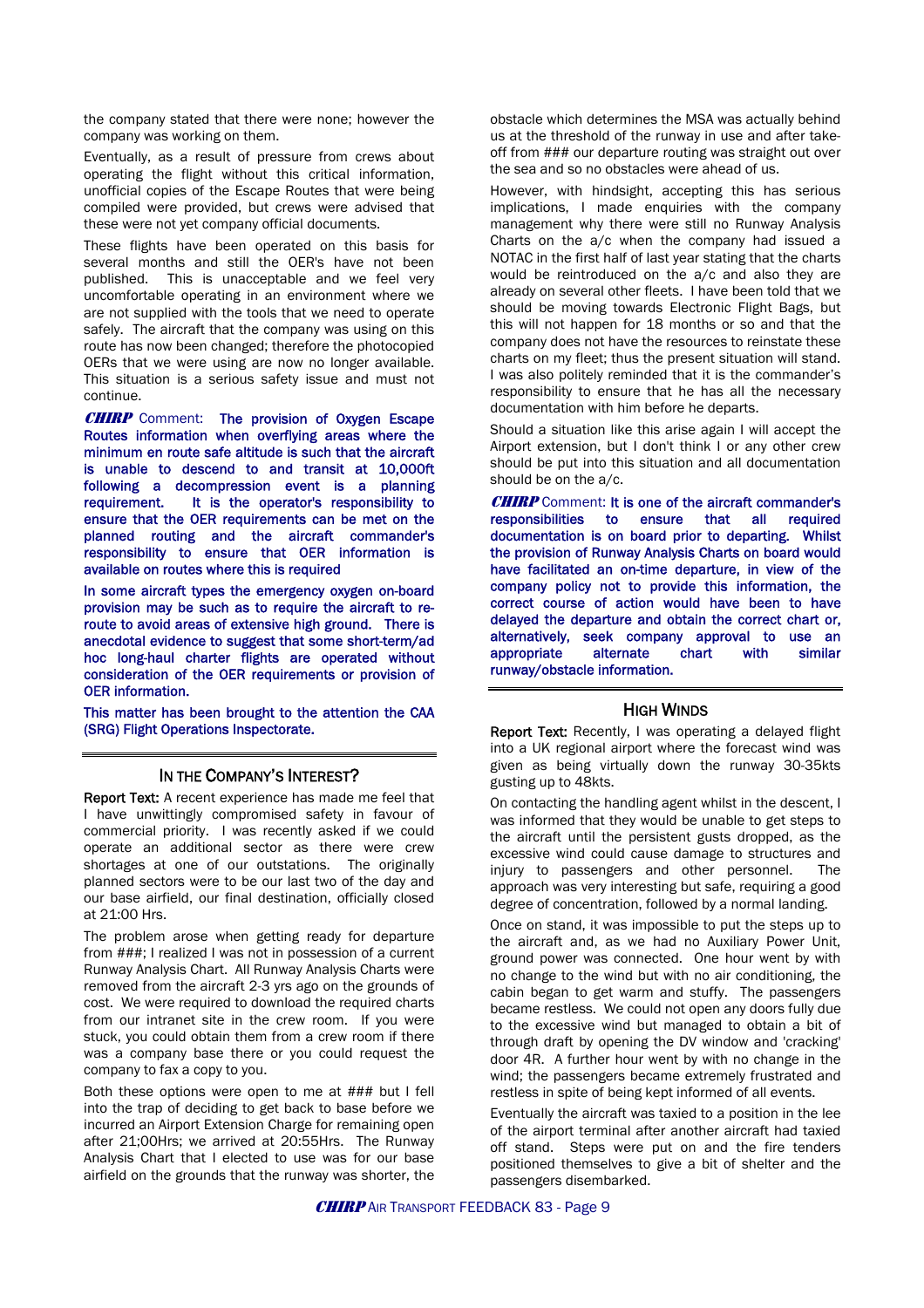Later, on reviewing the sequence of events, one considers other alternatives in spite of this flight getting the passengers to their destination, albeit late. But what if? What if, on landing, something had gone wrong, requiring an emergency evacuation? What would have happened to the slides and how many passengers would have been injured, or possibly worse?

We so rarely meet these conditions; that is why I decided to write this for others to consider. Continue or divert; if all goes well, fine; but if not...?

#### **CHIRP** Comment: The reporter handled the situation well in circumstances that are relatively unusual.

In addition to promulgating maximum demonstrated crosswind limits for an aircraft type, some aircraft manufacturers specify wind limitations associated with opening cabin/cargo doors and deploying airstairs. In high winds cabin crew should be reminded of the potential danger in opening/closing cabin doors if not parked on a jetway.

Some airport authorities impose limitations on the use/movement of ground equipment in extremely high winds. At destinations that are susceptible to high winds, where the passenger facilities available require the use of ground equipment, company advice on any ground equipment limitations would assist the aircraft commander in deciding whether to land or divert.

## LESS SPEED - MORE CONTROL?

#### (1)

Report Text: I am a minor minion for a UK operator and as such get to see the company post-flight reports from XXX-based crews. The following event however happened to me.

We were in descent to a UK regional airport with ABC123 about 5 to 10 miles behind. The ATCO instructed us to maintain above 280KTS and ABC123 to maintain below 270kts. We could see him on TCAS gently overtaking and, by the time we got to the next reporting point he had in fact overtaken us, so the ATCO reassigned us to be behind ABC123 in the pattern. As he overtook us the ABC123 pilot was asked what his speed was; to which he replied "Just slowing down to 270kts". This apparently was accepted as OK. I am aware of at least one other such event to another crew.

I have the distinct impression that what we are dealing with here is a very small minority of ABC crews who transgress since the frequency of occurrence is low, but nevertheless the practice of apparently deliberately not complying with speed control instructions does exist.

#### (2)

Report Text: Called for taxy. The controller asked us to standby and asked XYZ789 to give way to the ### 757 (our aircraft) exiting the apron. No response from XYZ789 who in the meantime could be seen taxiing at an estimated 30-40 kts on the parallel taxiway.

ATC asked XYZ789 a second time to give way to us but again no response. We stayed in position whilst XYZ789 taxied past us. Another voice on ATC asked if XYZ789 had a radio failure. ATC spoke again to XYZ789, who finally answered explaining that he had a slot to make. ATC advised, "So does the ### 757" and made XYZ789 wait at the Holding Point whilst we departed.

Does this belligerent culture permeate through XYZ airline as a whole? If it does then surely flight safety is being eroded. It is confrontational and wasn't a good way for us to start the day.

**CHIRP** Comment: In a situation such as those described in these two reports, the most appropriate course of action is to submit a MOR on the incident with sufficient information to enable the non-compliance to be followed up both with the company and the pilot concerned.

Pilots are reminded that Mode S transponder information permits suitably equipped ATSUs to display and monitor Indicated Airspeed to ensure accurate compliance with ATC speed instructions.

In relation to taxiing, at ground speeds in excess of approximately 20 knots, tyre temperatures can rise significantly with possible adverse effects on tyre wear and tyre life. Some operators monitor taxiing speed as part of their flight data monitoring programme.

#### MARSHALLING AND TAXIING

Report Text: Whilst in the initial stages of aircraft and rotor start on the apron of a UK regional airport, a twinengine aircraft taxied past the rear of my helicopter. The aircraft was under the guidance of a marshaller from the handling agency; the aircraft commander was seen to be looking directly at the marshaller as he taxied past the rear of the helicopter. The marshaller, from his position, was unable to see the helicopter as his instructions had positioned the aircraft between him and the helicopter, thus making it impossible for him to offer any wing tip clearance to the aircraft commander.

Another light helicopter was displaying anti-collision and navigation lights and the rotors were starting to turn as the aircraft entered the apron and subsequently passed behind it. The helicopter commander estimated that the aircraft wing tip passed within 12 inches of the tail rotor of the light helicopter. The incident was witnessed by numerous personnel including a fixed wing instructor who was waiting for clearance to taxi and a helicopter instructor who was refuelling an adjacent helicopter. I believe that there was a serious risk of collision between the aircraft wingtip and the helicopter tail rotor which could have resulted in a very serious incident as the helicopter was being run up.

Unfortunately, this was not the first incident of fixed wing aircraft being taxied dangerously close to helicopters either in flight or whilst during start up/shutdown procedures. However, this incident was all the more disconcerting due to the fact that the aircraft was being marshalled at the time. Later in the day the incident was discussed with the pilot of the twinengine aircraft, who also thought that the taxi route took him 'very close' to the helicopter.

I believe that the handling agent is having extreme difficulty coping with the number of aircraft requiring parking slots and is under pressure to squeeze too many aircraft too close together on the apron. Worryingly, the handling agent's staff display little or no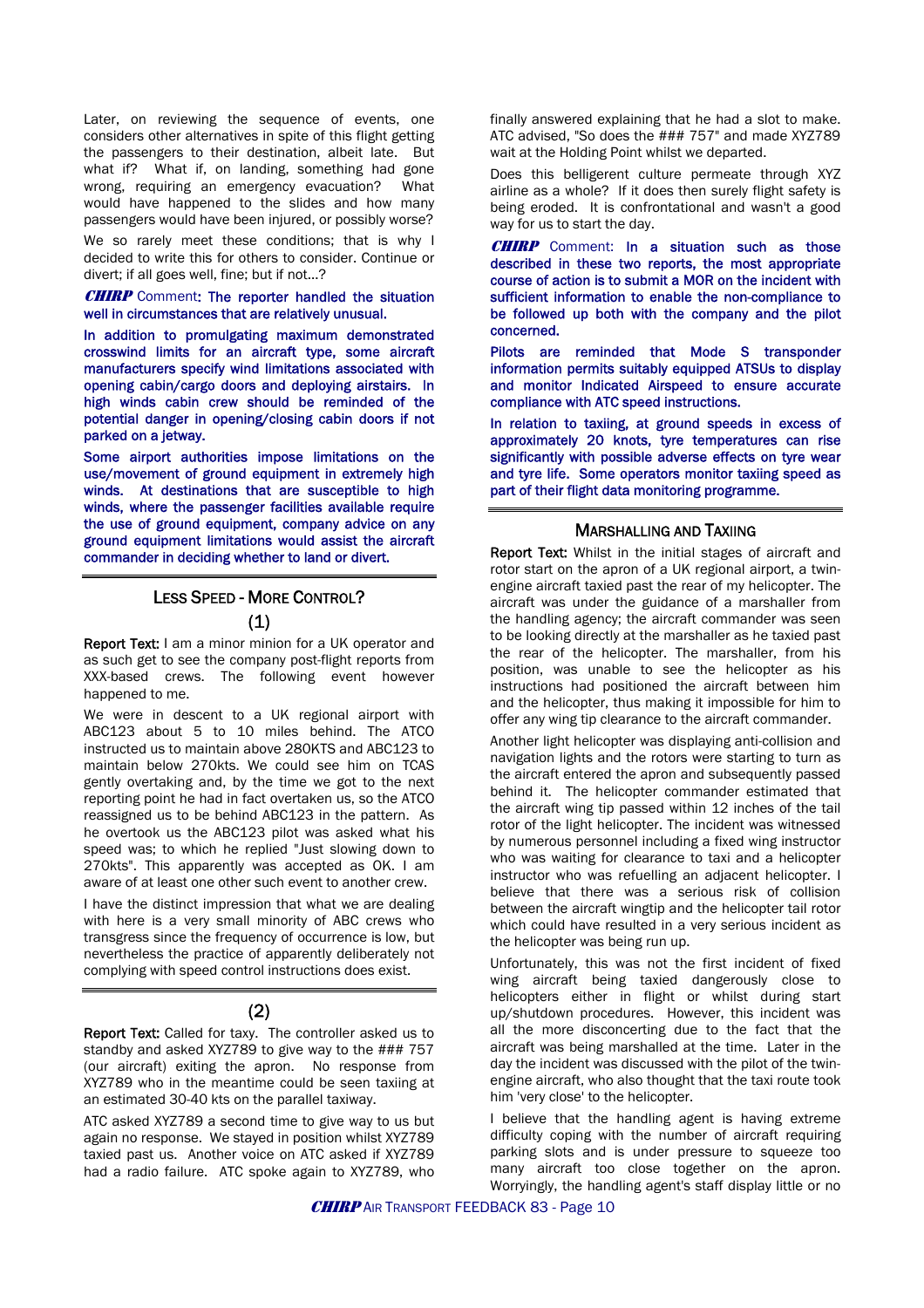concept of aviation safety and do not seem in the slightest concerned.

**CHIRP** Comment: Notwithstanding that an aircraft is being marshalled, the pilot-in-command remains responsible for maintaining a safe separation from other aircraft/equipment on the ramp. In an aircraft type such as that described in this report, this would include ensuring adequate wing tip clearance.

Also, it should be remembered that the safety of aircraft operations on the ramp falls within the scope of the CAA Mandatory Occurrence Reporting scheme; if safety concerns such as those described in this report cannot be resolved locally, the submission of a MOR would be appropriate.

#### SMOKE HOOD TRAINING

Report Text: As part of our safety training we must don a smoke hood and enter a smoke-filled mock-up cabin to retrieve a human dummy. I wish to highlight the futility of this requirement and propose it be removed. The onus for its removal lies with the licensing authority that insists on the procedure as a training requirement.

My airline has gone to great lengths to become a smoke-free, non-smoking company. This is primarily because of health worries, and possible future legal claims, concerning the effects of breathing secondary smoke. Allowing artificial smoke to pervade our training centre for the day and insist we breathe in this smoke rather contradicts this smoke-free policy. The smoke used in filling the mock-up cabin is similar to that found in discos. Does this make it all right then? Well, have a search on the Internet and you will find reports where even this type of harmless "smoke" can affect sensitive lungs - particularly those with mild asthma. Disco smoke cannot claim to be harmless. It is, after all, a suspension of very fine particles that can penetrate deep into the lungs and remain there. How can anyone say it is safe to breathe this fine dust? At best it can do us no harm.

Why practice putting on a smoke hood to enter an aircraft cabin full of smoke anyway? In reality this would never happen. After a crash we would expect the aircraft to have been emptied of all occupants within the certified (sic) time limit. So practicing the deliberate action of going back inside is rather contradictory. This is best left to the emergency services who are the experts. All we need do is get out and run, not seek out a smoke hood and return to the hazard.

Should it be deemed necessary to rehearse walking around wearing a smoke hood in conditions of reduced visibility, then a smoke hood with a frosted glass visor in a darkened room could simulate this. An alternative to smoke could be dry ice. A large bucket or two filled with a few lumps will lower the visibility inside the mock cabin to simulate the required conditions. It is also far safer than smoke.

Please can CHIRP tell me who makes it a legal requirement that we must suffer a dose of fine particulate smoke every three years? This is the person who will be legally responsible for any future lawsuits that may result from damage to our health as a result of this triennial "safety" requirement.

Does Health and Safety have a view on this?

**CHIRP** Comment: Exposure to a smoke-filled environment without prior training can be a daunting experience, particularly for cabin crew members; however, it is important that training scenarios are realistic and relevant to an individual's role. In this particular case, the latter might be open to doubt and the matter has been referred to the CAA.

As to the Health and Safety aspects raised by the reporter, the advice of the CAA Medical Department was sought. In their response the CAA noted that most smoke generation systems use either water-based or oil-based solutions; the water-based chemicals are approved for use in the USA as food additives and for cosmetic use, thus the hazard associated with crew training scenarios is minimal.

## CABIN CREW REPORTS

#### **COMMUNICATION**

Report Text: Approximately 2 hours before landing I noticed a noise I'd not previously heard before (though this was my first time operating on this aircraft for a while) so I telephoned the In Charge to let them know. I was put on to the Captain who was standing in the forward galley, he said that it was probably a seal from one of the hold doors, he also said our nearest diversion was our original destination therefore there was nothing he could do.

Approximately 2 minutes later we all noticed a pungent acrid burning plastic smell; alarmed, we immediately called the flight deck while searching for the source of the increasingly pungent smell. The Captain told me he was too busy to talk to me and hung up. The In Charge appeared, and by this time a colleague had found the source of the smoke in the galley. All circuit breakers were pulled and the In Charge pulled the coffee/tea brewers from the galley leaving them there. By the time the In Charge had returned to the forward galley there was still smoke and fumes emitting from both brewers so I called the In Charge once again expressing my concern. I also notified the flight deck (Captain told me that now it had been disconnected from the power source that was impossible.) Finally the In Charge came back up and agreed to put the brewers in an empty cart and told me to stop panicking the crew (who were all acting in an extremely professional manner with BCF extinguishers to hand).

We continually monitored the area, the crew and I were experiencing discomfort in our throats and eyes and I was aware that heat was still emanating from the brewers. I called the In Charge and asked again if a passenger qualified as an engineer could at least take a look; they reluctantly agreed.

The passenger discovered both brewers were still acting as capacitors and that heat energy was still stored in them; he disconnected several electrodes and the smell seemed to lessen a little.

The whole event was treated like a major inconvenience and I am shocked that I was not taken seriously in the